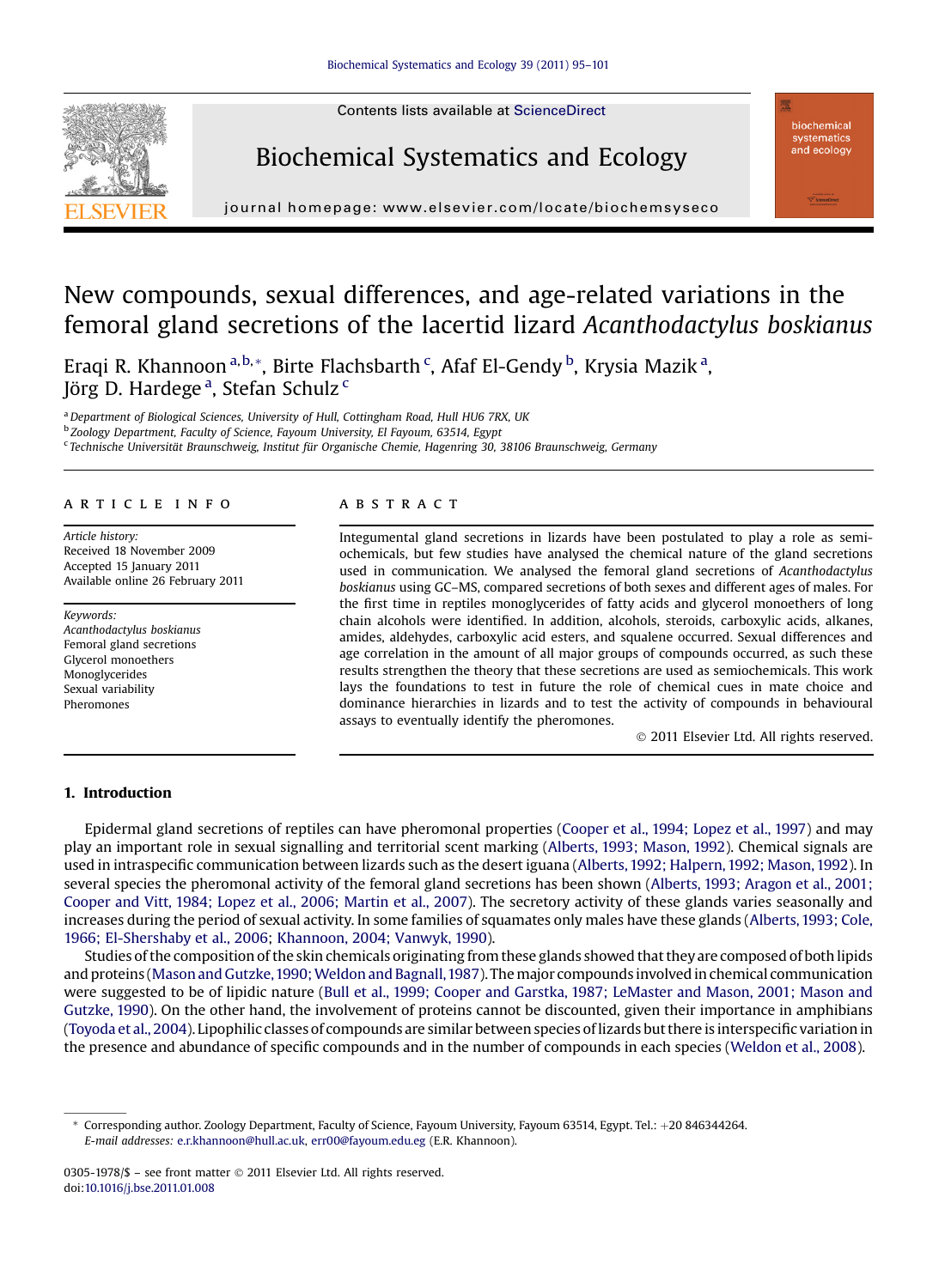Acanthodactylus boskianus is a medium to large sized lizard, inhabiting deserts and semi-deserts in Africa. Like other lacertids, this species has an array of epidermal glands in both, males and females. These glands secrete semisolid plugs of secretions. Behavioural experiments examining the femoral secretions of A. boskianus ([Khannoon et al., 2010; Khannoon, 2009](#page-6-0)) showed a sexual difference in the responses towards the secretions, which could be related to sexual differences in their chemical composition. Our hypothesis was that the composition of the femoral secretions of A. boskianus might be different between sexes and probably between males of different ages and that variability exists between individual males. We suggest that these secretions might compose characteristic profiles of compounds, typical for A. boskianus, and that the variability may play a role in mate choice and the establishment of dominance hierarchies, or in territorial marking. In the present study we report the results of the chemical analyses of individuals of A.boskianus and discuss these from a chemo-ecological perspective.

#### 2. Materials and methods

#### 2.1. Sample collection

A. boskianus individuals were captured from Balteem, Northern coast of Egypt, during April 2007 which coincides with the activity and mating season of these lizards. The animals were transferred to Hull University, UK, and kept for behaviour experiments. In order to test the effect of animal age on the chemical components of the secretions, we used 51 different males ranging from 4.80 cm to 7.60 cm snout-vent length (SVL) which is reflecting the different ages of the animals. For sex specificity we selected 16 adult males and 10 adult females that had the highest SVL within a very narrow range of SVL differences. Secretions were collected by gently squeezing the plugs from the femoral pores of the lizards using forceps. The secretion of each individual (8 mg) was collected directly into glass vials with Teflon-lined caps and then dissolved in 250 µL of dichloromethane (DCM) (Aldrich, GC grade). The collected samples were transferred to Braunschweig, Germany at -18 C and kept until processing for analysis. Control samples with the solvent at the same conditions of collecting the secretion were used to exclude impurities.

#### 2.2. Derivatization

Fifty µL of the liquid secretion was placed in a 2 ml vial and the solvent was removed in a gentle stream of nitrogen at 50 °C. The residue was taken up in 10 µL dichloromethane and 50 µL N-methyl-N-trimethylsilyltrifluoroacetamide (MSTFA) were added. The mixture was heated to 50 °C for 30–60 min in a vial with a closed cap. Then the solvent and the remaining reagent were evaporated in a gentle stream of nitrogen at 50 °C and the residue was taken up in 10  $\mu$ L dichloromethane. Exactly 1.0  $\mu$ L was injected into the gas chromatography–mass spectrometry (GC–MS) system.

#### 2.3. GC–MS analysis

Samples were analysed using a Hewlett-Packard model 6890 gas chromatograph connected to a Hewlett-Packard model 5973 mass-selective detector equipped with a BPX-5 column: 25 m  $\times$  0.22 mm i.d., 0.25 µm film thickness (SGE). The temperature program was as follows: 50 °C for 5 min, then with 5 °C/min to 320 °C, 30 min hold time. Helium was used as carrier gas with 1 ml/min in constant flow mode. Accelerating voltage of MS was 70 eV. Compounds were identified by comparison of mass spectra and retention indices of derivatized and underivatized samples with those of reference compounds.

#### 2.4. Data analysis

The relative amount of each component was determined as the percent of the total ion current (TIC). Chemicals included as variables in the statistical analysis were only those which were presented in all individuals and constituted >0.1% of TIC. The relative areas of the selected peaks were transformed according to [Aitchison \(1986\)](#page-6-0) following the formula  $Z_{ij} = \ln(Y_{ij}/g(Y_j))$ , where  $Z_{ij}$  is the standardised peak area *i* for individual j,  $Y_{ij}$  is the peak area *i* for individual j, and  $g(Y_j)$  is the geometric mean of all peaks for individual j. These transformed areas were used as dependent variables in a multivariate analysis of variance (MANOVA). This test was used to determine if males are different from females in the abundances of the secretion chemicals. To detect which chemicals responsible for the differences we applied one-way ANOVA on each chemical. Correlation analysis (Pearson correlation) test was used to investigate the relationship between the chemical abundance and size (SVL) of the male lizards. The transformed areas of these chemicals were used as the dependent variables in the test.

#### 3. Results

The same compounds were detected in the total ion chromatogram of both male and female A. boskianus secretions. No two individuals had the same quantitative composition of the compounds. A total of 122 chemicals were identified in both sexes [\(Table 1\)](#page-2-0). The identified compounds were steroids, alcohols, carboxylic acids, alkanes, amides, aldehydes, carboxylic acid esters, and squalene. These compounds were identified using standard procedures. The GC–MS of the underivatized natural extracts showed the presence of more polar compounds, which could not be identified because of their poor elution properties. Therefore the extracts were analysed after derivatization with MSTFA to form trimethylsilyl-derivatives, thus enabling the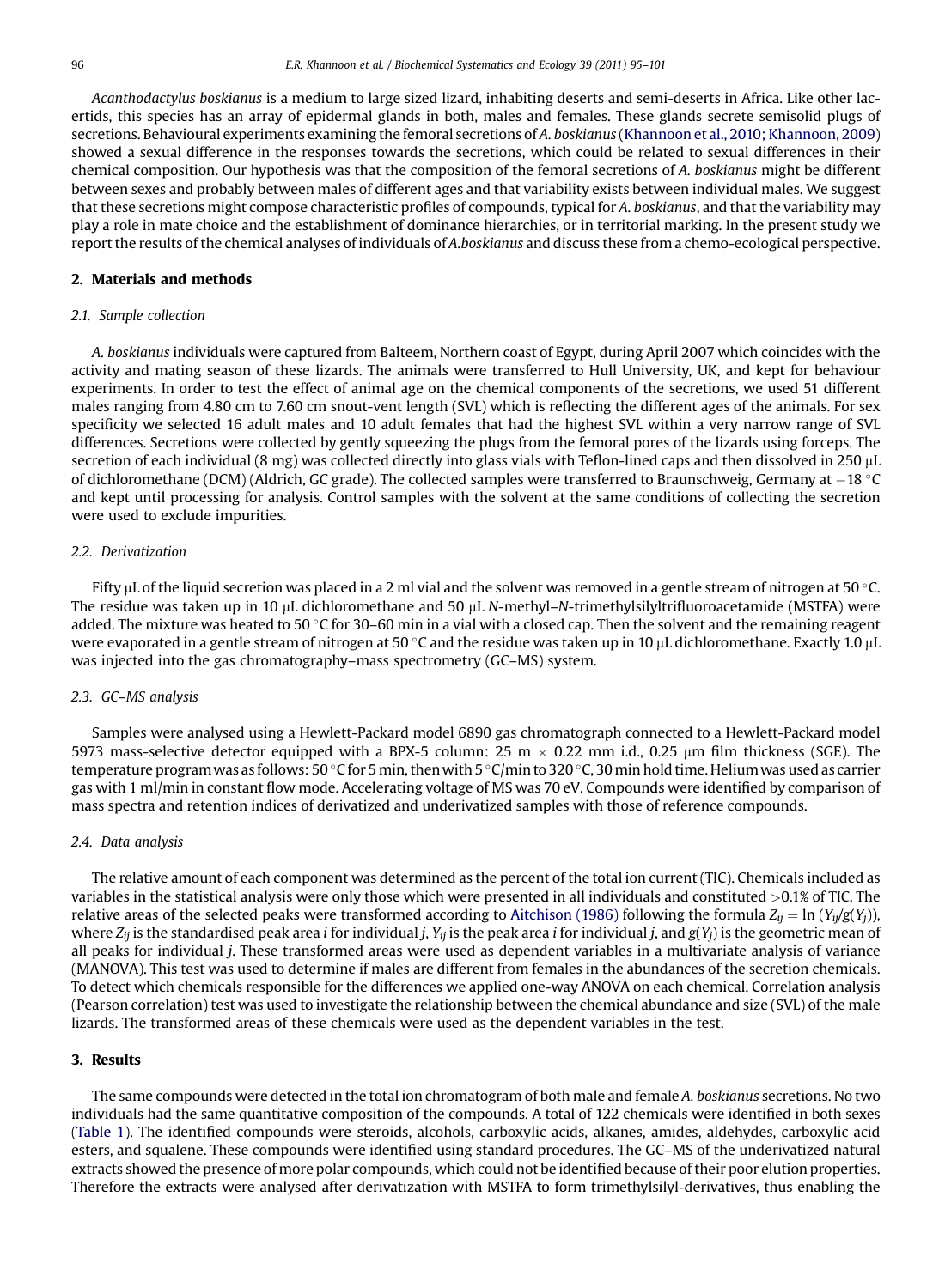# <span id="page-2-0"></span>Table 1

List of compounds identified in at least one sample of an individual A. boskianus. The gas chromatographic retention index (RI) is also given. Alcohols and acids were detected as the respective trimethylsilylated compounds, thus the RI shown is that of the respective derivative. The relative amount of each acids were detected as the respective trimethylsilylated compounds, th component was determined as the percent of the total ion current (TIC) and reported as the average  $\pm$  standard error.

| RI           | Compound                                                | Males ( $N = 16$ )                 | Females ( $N = 10$ )               |
|--------------|---------------------------------------------------------|------------------------------------|------------------------------------|
| 1058         | 2-Hydroxypropanoic acid                                 | $0.05\,\pm\,0.02$                  | $0.11 \pm 0.01$                    |
| 1076         | Hexanoic acid                                           | Traces                             | Traces                             |
| 1077         | 1,2-Dihydroxypropane                                    | Traces                             | Traces                             |
| 1116         | Nonanal                                                 | $0.05 \pm 0.01$ ,                  | $0.03 \pm 0.09$                    |
| 1216         | Decanal                                                 | <b>Traces</b>                      | Traces                             |
| 1265         | Glycerol                                                | $0.60 \pm 0.11$                    | $0.72 \pm 0.08$                    |
| 1320         | 2,3-Dihydroxypropanoic acid                             | <b>Traces</b>                      | Traces                             |
| 1360         | Nonanoic acid                                           | $0.05 \pm 0.01$                    | $0.04 \pm 0.01$                    |
| 1400         | Tetradecane                                             | <b>Traces</b>                      | Traces                             |
| 1458         | Decanoic acid                                           | $0.14 \pm 0.09$                    | $0.22 \pm 0.04$                    |
| 1490         | Hydrocarbon                                             | Traces                             | Traces                             |
| 1500         | Pentadecane                                             | Traces                             | Traces                             |
| 1507         | Hexanedioic acid                                        | Traces                             | Traces                             |
| 1530<br>1560 | Methyl dodecanoate<br>Hydrocarbon                       | $0.01 \pm 0.09$<br>$0.02 \pm 0.08$ | $0.02 \pm 0.05$<br>$0.04 \pm 0.05$ |
| 1562         | 1-Dodecanol                                             | $0.03 \pm 0.01$                    | $0.07 \pm 0.02$                    |
| 1600         | Hexadecane                                              | $0.01 \pm 0.02$                    | $0.09 \pm 0.08$                    |
| 1630         | Isopropyl dodecanoate                                   | Traces                             | Traces                             |
| 1645         | Hydrocarbon                                             | Traces                             | Traces                             |
| 1653         | Dodecanoic acid                                         | $0.05 \pm 0.02$                    | $0.07 \pm 0.03$                    |
| 1700         | Heptadecane                                             | $0.03 \pm 0.09$                    | $0.07 \pm 0.12$                    |
| 1703         | Hydrocarbon                                             | Traces                             | Traces                             |
| 1725         | Unknown compound                                        | $0.21 \pm 0.18$                    | $0.25 \pm 0.24$                    |
| 1731         | Hydrocarbon                                             | $0.05 \pm 0.01$                    | $0.07 \pm 0.06$                    |
| 1755         | 1-Tetradecanol                                          | $0.02 \pm 0.02$                    | $0.09 \pm 0.05$                    |
| 1800         | Octadecane                                              | $0.02 \pm 0.01$                    | $0.04 \pm 0.09$                    |
| 1811         | 12-Methyltridecanoic acid                               | $0.03 \pm 0.02$                    | $0.04 \pm 0.06$                    |
| 1849         | Tetradecanoic acid                                      | $0.08 \pm 0.09$                    | $0.10 \pm 0.05$                    |
| 1900         | Nonadecane                                              | $0.32 \pm 0.06$                    | $0.63 \pm 0.09$                    |
| 1910         | 13-Methyltetradecanoic acid                             | $0.16 \pm 0.04$                    | $0.07 \pm 0.03$                    |
| 1917         | 12-Methyltetradecanoic acid                             | $0.07 \pm 0.09$                    | $0.08 \pm 0.02$                    |
| 1933         | Methyl hexadecanoate                                    | $0.23 \pm 0.12$                    | $0.56 \pm 0.35$                    |
| 1943         | Hydrocarbon                                             | Traces                             | Traces                             |
| 1947         | Pentadecanoic acid                                      | $0.07\,\pm\,0.01$                  | $0.22 \pm 0.01$                    |
| 1956         | 1-Hexadecanol                                           | $0.07 \pm 0.02$                    | $0.67 \pm 0.10$                    |
| 1981         | 14-Methylpentadecenoic acid                             | $0.07 \pm 0.01$                    | $0.12 \pm 0.02$                    |
| 2000<br>2008 | Eicosane<br>14-Methylpentadecanoic acid                 | $0.07 \pm 0.09$                    | $0.37 \pm 0.16$                    |
| 2023         | Hexadecenoic acid                                       | $0.08 \pm 0.09$<br>$0.45 \pm 0.15$ | $0.21 \pm 0.03$<br>$1.42 \pm 0.06$ |
| 2044         | Hexadecanoic acid                                       | $2.38 \pm 0.44$                    | $0.57 \pm 0.15$                    |
| 2100         | Heneicosane                                             | $0.51 \pm 0.07$                    | $0.87 \pm 0.07$                    |
| 2105         | 15-Methylhexadecanoic acid                              | $0.15 \pm 0.09$                    | $0.08 \pm 0.05$                    |
| 2114         | 14-Methylhexadecanoic acid                              | Traces                             | Traces                             |
| 2116         | Heptadecenoic acid                                      | $0.53 \pm 0.07$                    | $1.08 \pm 0.21$                    |
| 2134         | Methyl octadecanoate                                    | $0.32 \pm 0.09$                    | $0.85 \pm 0.12$                    |
| 2143         | Heptadecanoic acid                                      | $0.13 \pm 0.10$                    | $0.45 \pm 0.07$                    |
| 2150         | 1-Octadecanol                                           | $0.85 \pm 0.06$                    | $0.20 \pm 0.03$                    |
| 2200         | Docosane                                                | $0.74 \pm 0.06$                    | $1.05 \pm 0.06$                    |
| 2213         | 3-Hydroxyhexadecanoic acid                              | $0.41 \pm 0.15$                    | $0.48 \pm 0.26$                    |
| 2216         | Octadecadienoic acid                                    | $0.41 \pm 0.09$                    | $0.22 \pm 0.09$                    |
| 2223         | Octadecenoic acid                                       | $2.38 \pm 0.40$                    | $0.35 \pm 0.13$                    |
| 2242         | Octadecanoic acid                                       | $2.57 \pm 0.47$                    | $0.33 \pm 0.07$                    |
| 2267         | N,N-Dimethylhexadecanamide                              | $0.47 \pm 0.07$                    | $0.82 \pm 0.15$                    |
| 2300         | Tricosane                                               | $0.94 \pm 0.08$                    | $1.54 \pm 0.09$                    |
| 2302         | 2-Octadecenoic acid                                     | Traces                             | Traces                             |
| 2322         | 1,3-Octadecanediol                                      | $0.11 \pm 0.04$                    | $0.16 \pm 0.08$                    |
| 2340         | Nonadecanoic acid                                       | $0.16 \pm 0.12$                    | $0.21 \pm 0.04$                    |
| 2348         | 1-Eicosanol<br>Glycerol 1-pentadecyl ether              | $0.69 \pm 0.08$                    | $0.42 \pm 0.18$                    |
| 2377         |                                                         | $0.04 \pm 0.01$<br>$0.24 \pm 0.17$ | $0.05 \pm 0.04$                    |
| 2387<br>2398 | Glycerol 1-tetradecanoate<br>3-Hydroxyoctadecanoic acid | Traces                             | $0.21 \pm 0.31$                    |
| 2400         | Tetracosane                                             | Traces                             | Traces<br>Traces                   |
| 2420         | Eicosenoic acid                                         | $0.32 \pm 0.91$                    | $0.54 \pm 0.07$                    |
| 2441         | Eicosanoic acid                                         | $0.56 \pm 0.10$                    | $0.31 \pm 0.08$                    |
| 2441         | N,N-Dimethyloctadecadieneamide                          | Traces                             | Traces                             |
| 2473         | Glycerol 1-hexadecyl ether                              | $0.31 \pm 0.21$                    | $0.42 \pm 0.36$                    |
| 2478         | N,N-Dimethyloctadecaneamide                             | $0.32 \pm 0.06$                    | $0.48 \pm 0.18$                    |
|              |                                                         |                                    |                                    |

(continued on next page)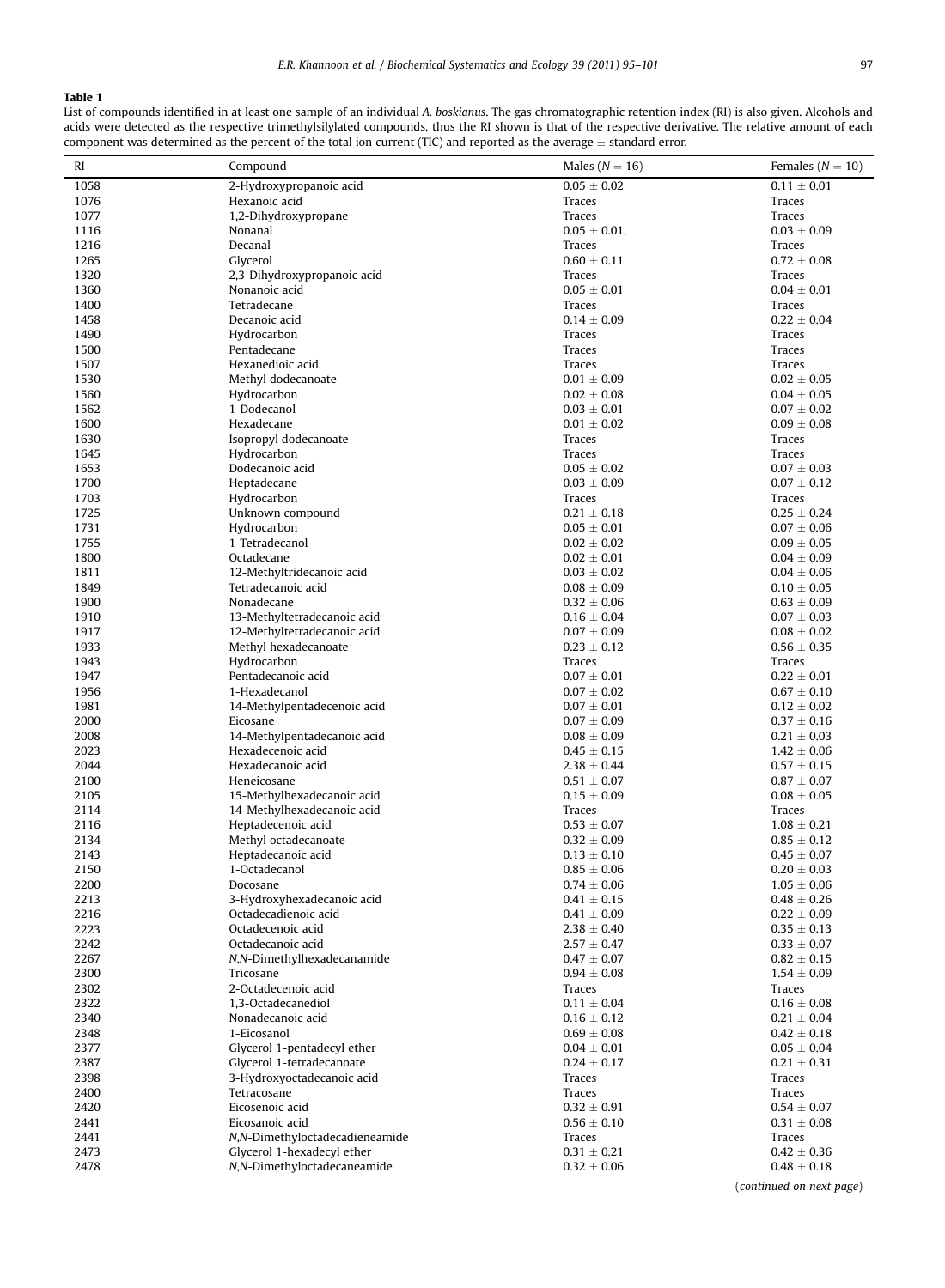#### Table 1 (continued )

| RI           | Compound                                           | Males ( $N = 16$ )                 | Females ( $N = 10$ )               |
|--------------|----------------------------------------------------|------------------------------------|------------------------------------|
| 2500         | 2-Eicosenoic acid                                  | Traces                             | Traces                             |
| 2500         | Pentacosane                                        | $0.87 \pm 0.18$                    | $3.02 \pm 1.02$                    |
| 2513         | 1.3-Eicosanediol                                   | $0.03 \pm 0.08$                    | $0.05 \pm 0.89$                    |
| 2539         | Heneicosanoic acid                                 | $0.06 \pm 0.05$                    | $0.07 \pm 0.47$                    |
| 2545         | 1-Docosanol                                        | $2.87 \pm 0.23$                    | $4.29 \pm 1.19$                    |
| 2568         | Glycerol 1-heptadecyl ether                        | $0.15 \pm 0.56$                    | $0.20 \pm 0.82$                    |
| 2580         | Glycerol 1-hexadecanoate                           | $0.52 \pm 0.72$                    | $0.72 \pm 0.93$                    |
| 2590         | 3-Hydroxyicosanoic acid                            | $0.13 \pm 0.05$                    | $0.16 \pm 0.07$                    |
| 2600         | Hexacosane                                         | $0.89 \pm 0.03$                    | $1.57 \pm 0.93$                    |
| 2612         | Docosenoic acid                                    | $0.04 \pm 0.12$                    | $0.05 \pm 0.06$                    |
| 2637         | Docosanoic acid                                    | $0.28 \pm 0.02$                    | $0.38 \pm 0.04$                    |
| 2642         | 1-Tricosanol                                       | $0.22 \pm 0.02$                    | $0.33 \pm 0.06$                    |
| 2663         | Glycerol 1-octadecyl ether                         | $1.04 \pm 0.04$                    | $1.76 \pm 0.02$                    |
| 2700         | Heptacosane                                        | $1.01 \pm 0.79$                    | $2.17 \pm 0.85$                    |
| 2709         | 1,3-Docosanediol                                   | Traces                             | Traces                             |
| 2716         | Tetracosen-1-ol                                    | $0.13 \pm 0.67$                    | $0.16 \pm 0.95$                    |
| 2741         | 1-Tetracosanol                                     | $8.87 \pm 0.50$                    | $8.76 \pm 1.19$                    |
| 2745         | Glycerol 1-octadecadienoate                        | $1.02 \pm 0.98$                    | $1.31 \pm 0.07$                    |
| 2750         | Glycerol 1-octadecenoate                           | $1.71 \pm 0.32$                    | $1.94 \pm 0.71$                    |
| 2760         | Glycerol 1-nonadecyl ether                         | $0.39 \pm 0.72$                    | $0.45 \pm 0.09$                    |
| 2772         | Glycerol 1-octadecanoate                           | $0.54 \pm 0.06$                    | $0.67 \pm 0.18$                    |
| 2792         | Glycerol 1-(3-hydroxy) octadecyl ether             | $0.37 \pm 0.09$                    | $0.39 \pm 0.28$                    |
| 2800         | Octacosane                                         | $0.56 \pm 0.06$                    | $1.72 \pm 1.09$                    |
| 2814         | Squalene                                           | $0.85 \pm 0.45$                    | $0.98 \pm 0.65$                    |
| 2834         | Tetracosanoic acid                                 | $0.09 \pm 0.04$                    | $0.05 \pm 0.03$                    |
| 2838         | 1-Pentacosanol                                     | $0.68 \pm 0.06$                    | $0.57 \pm 0.05$                    |
| 2854         | Glycerol 1-eicosyl ether                           | $1.28 \pm 0.24$                    | $0.50 \pm 0.09$                    |
| 2900         | Nonacosane                                         | $0.52 \pm 0.08$                    | $0.86 \pm 0.52$                    |
| 2913         | Hexacosen-1-ol                                     | Traces                             | Traces                             |
| 2935         | 1-Hexacosanol                                      | $25.15 \pm 0.94$                   | $18.09 \pm 1.92$                   |
| 2948<br>2977 | Glycerol 1-eicosanoate                             | $0.32 \pm 0.18$                    | $0.65 \pm 0.07$                    |
| 3000         | Glycerol 1-(3-hydroxy)eicosyl ether<br>Triacontane | $0.15 \pm 0.06$<br>$0.28 \pm 0.06$ | $0.21 \pm 0.05$<br>$0.56 \pm 0.15$ |
| 3024         | Glycerol 1-docosenyl ether                         | $0.14 \pm 0.02$                    | $0.18 \pm 0.04$                    |
| 3033         | 1-Heptacosanol                                     | $0.56 \pm 0.04$                    | $0.39 \pm 0.05$                    |
| 3045         | Glycerol 1-docosyl ether                           | $0.23 \pm 0.02$                    | $0.52 \pm 0.07$                    |
| 3059         | Steroid $M = 386$                                  | $0.02 \pm 0.01$                    | $0.05 \pm 0.03$                    |
| 3067         | Steroid $M = 388$                                  | $0.02 \pm 0.01$                    | $0.03 \pm 0.02$                    |
| 3094         | Steroid $M = 386$                                  | $0.09 \pm 0.04$                    | $0.08 \pm 0.05$                    |
| 3103         | Hentriacontane                                     | $0.15 \pm 0.04$                    | $0.19 \pm 0.01$                    |
| 3103         | Steroid $M = 384$                                  | Traces                             | Traces                             |
| 3116         | Octacosen-1-ol                                     | $0.08 \pm 0.04$                    | $1.01 \pm 0.21$                    |
| 3133         | 1-Octacosanol                                      | $7.51 \pm 0.64$                    | $3.80 \pm 0.71$                    |
| 3141         | Cholesterol                                        | $30.78 \pm 1.80$                   | $26.28 \pm 2.09$                   |
| 3159         | Cholestan-3-ol                                     | $0.43 \pm 0.11$                    | $0.52 \pm 0.09$                    |
| 3190         | Cholesta-5,7-dien-3-ol                             | $1.26 \pm 1.39$                    | $0.39 \pm 0.08$                    |
| 3200         | Dotriacontane                                      | $0.32 \pm 0.01$                    | $0.54 \pm 0.11$                    |
| 3231         | 1-Nonacosanol                                      | $0.21 \pm 0.05$                    | $0.18 \pm 0.07$                    |
| 3247         | Campesterol                                        | $1.58 \pm 0.19$                    | $1.77 \pm 0.26$                    |
| 3269         | Stigmasterol                                       | $1.87 \pm 0.08$                    | $1.21 \pm 0.53$                    |
| 3300         | Tritriacontane                                     | Traces                             | Traces                             |
| 3330         | 1-Triacontanol                                     | $0.65 \pm 0.05$                    | $0.89 \pm 0.03$                    |
| 3332         | B-Sitosterol                                       | $0.55 \pm 0.32$                    | $0.96 \pm 0.08$                    |
| 3400         | Tetratriacontane                                   | $0.04 \pm 0.01$                    | $0.09 \pm 0.04$                    |
| 3528         | 1-Dotriacontanol                                   | $0.05 \pm 0.01$                    | $0.02 \pm 0.01$                    |

GC–MS analysis of the more polar compounds. This method led to the identification of additional components not previously reported from lizards [\(Fig. 1](#page-4-0)). Monoglycerides carrying the carboxylic acid at C-1 were identified by their characteristic ions at  $m/z$  M-103 (M-(CH<sub>3</sub>)3SiOCH $_2^+$ ), 103 ((CH<sub>3</sub>)3SiOCH $_2^+$ ) and 205 ((CH<sub>3</sub>)3SiOCH<sub>2</sub>(CH<sub>3</sub>)3SiOCH<sup>+</sup>) [\(Fig. 2C](#page-5-0)). Related monoethers of glycerol connected at C-1 show a characteristic base peak at  $m/z$  205 which is of low abundance in respective monoglycerides. Furthermore, an ion  $m/z$  M-147 (M-(CH<sub>3</sub>)<sub>3</sub>SiO(CH<sub>3</sub>)<sub>2</sub>) is characteristic together with M-205-2 H [\(Fig. 2](#page-5-0)D). Furthermore, 1, 3-alkanediols were identified by the ions  $m/z$  103 ((CH<sub>3</sub>)<sub>3</sub>SiOCH<sup>+</sup>), 219 ((CH<sub>3</sub>)<sub>3</sub>SiOCH<sub>2</sub>CH<sub>2</sub>(CH<sub>3</sub>)<sub>3</sub>SiOCH<sup>+</sup>), and M-117 (M-(CH<sub>3</sub>)3SiOCH2CH $_2^{\pm}$ )([Fig. 2B](#page-5-0)). All these identifications were verified by comparison with synthetic reference compounds. The fourth class of compounds not reported from lizards before are respective glycerol ethers of the alkanediols, connected terminally at both alcohols. Their mass spectra indicated the presence of three trimethylsilyl groups. The position of the silyloxy group in the long chain is indicated by a characteristic ion, e.g.  $m/z$  313 in the mass spectra shown in [Fig. 2A](#page-5-0), while the other ions can be explained as before. No synthetic reference compound existed for this ether, so that this identification can so far only be regarded as tentative.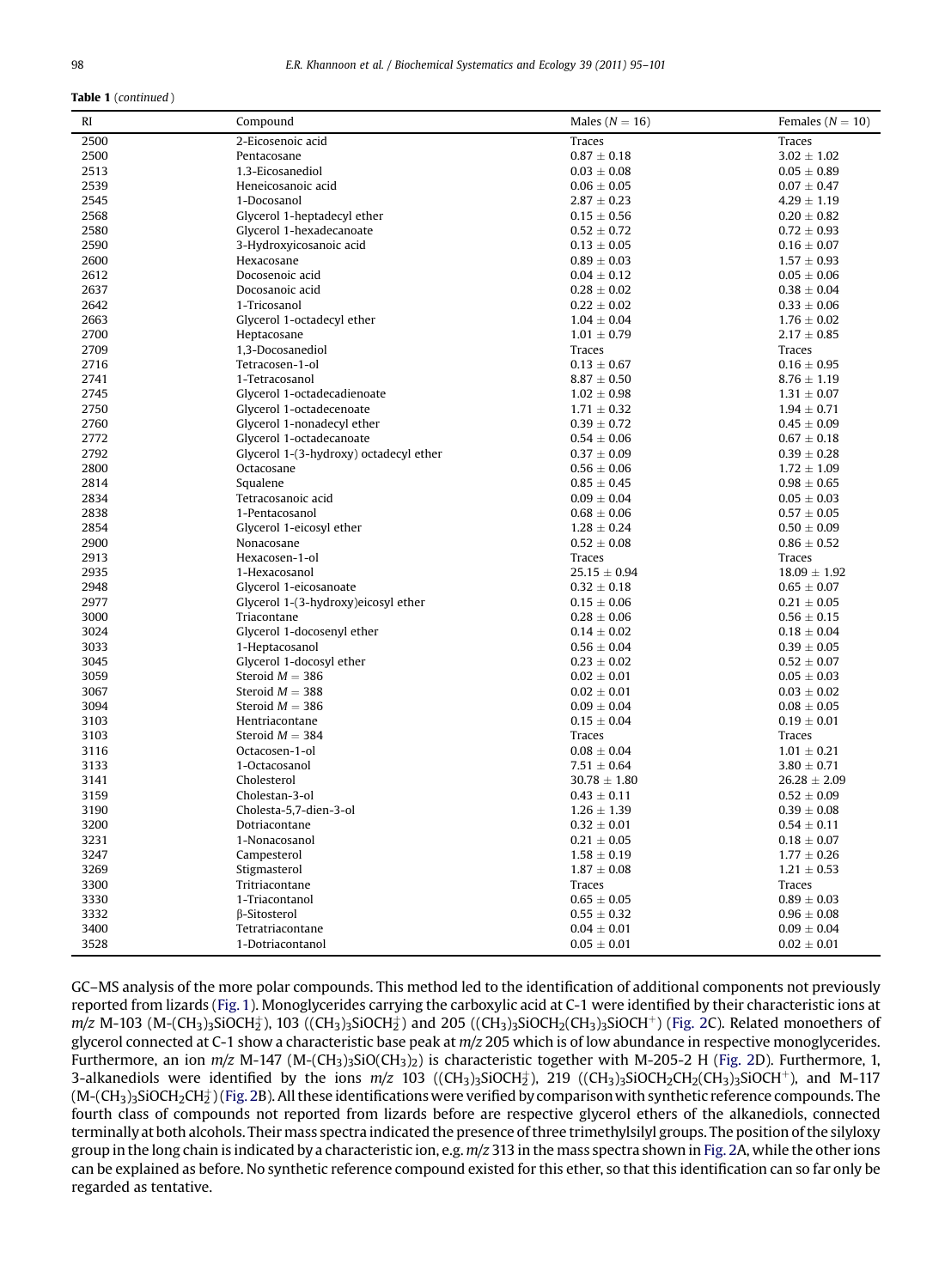<span id="page-4-0"></span>

Fig. 1. The structural formula of the newly recorded compounds from the femoral gland secretions of Acanthodactylus boskianus. Monoether of glycerol (A), monoglyceride (B), glycerol ether of alkanediol (C). Each group is shown as natural structure (top), and trimethylsilyl (TMS) derivative (-Si(CH<sub>3</sub>)<sub>3</sub>), middle and bottom.

The major compound groups present in the secretion of adult males were alcohols (50.29% of the TIC), steroids (35.54%), carboxylic acids (9.37%), glycerol monoethers (3.11%), and monoglycerides (1.21%). The other classes occurred only in minor amounts. The most abundant chemical detected was cholesterol (30.78%). The 20 chosen compounds were used as dependent variables in the statistical analysis after transformation of their peak areas. Multivariate analysis showed that there are significant differences between males and females on the combined dependent variables: (MANOVA; Wilks'  $\lambda = 0.022$ ,  $F_{20.5} = 11.26$ , P = 0.007). One-way ANOVA showed that males have significant higher proportions of eicosanoic acid  $(F_{1,24} = 5.26, P = 0.031)$ , octadecanoic acid  $(F_{1,24} = 7.21, P = 0.013)$ , 1-octacosanol  $(F_{1,24} = 4.85, P = 0.038)$ , 1-hexacosanol  $(F_{1,24} = 4.36, P = 0.048)$ , 1-octadecanol  $(F_{1,24} = 4.80, P = 0.038)$ , glycerol 1-eicosyl ether  $(F_{1,24} = 15.01, P = 0.001)$ , and cholesterol ( $F_{1,24} = 5.09$ ,  $P = 0.033$ ). On the other hand, females have higher proportions of heptadecenoic acid ( $F_{1,24} = 13.13$ ,  $P = 0.001$ ), 1-docosanol ( $F_{1,24} = 8.34$ ,  $P = 0.008$ ), and  $\beta$ -sitosterol ( $F_{1,24} = 5.75$ ,  $P = 0.025$ ). Pearson correlation data showed significant positive correlation between the male size and hexadecanoic acid ( $r = 0.52$ ,  $P = 0.001$ ), 1-octadecanol ( $r = 0.49$ ,  $P = 0.001$ ), and cholesterol ( $r = 0.41$ ,  $P = 0.003$ ). On the other hand, negative correlations were detected between size of the male and heptadecenoic acid ( $r = -0.36$ ,  $P = 0.01$ ), 1-octacosanol ( $r = -0.34$ ,  $P = 0.02$ ),  $\beta$ -sitosterol ( $r = -0.29$ ,  $P = 0.04$ ), and campesterol ( $r = -0.32, P = 0.02$ ).

#### 4. Discussion

Several components of A. boskianus have been identified here for the first time in the femoral gland secretions of lizards. These compounds are monoglycerides and glycerol monoethers which have been found in both males and females. Glycerol alkyl monoethers have been rarely identified from nature, e.g. in marine sponges ([Quijano et al., 1994\)](#page-6-0), bacteria ([Ring et al.,](#page-6-0) [2006](#page-6-0)), starfish [\(Snyder et al., 1969](#page-6-0)), clams and mussels ([Hanu](#page-6-0)š [et al., 2009\)](#page-6-0), octopus ([Jahnke et al., 2001](#page-6-0)), or rats ([Paltauf and](#page-6-0) [Polheim, 1970](#page-6-0)). The unusual glycerol 1-(3-hydroxy) alkyl ethers have not been reported before form nature with glycerol 1-eicosyl ether showing higher abundance in males.

Alcohols are found regularly in femoral gland secretions and were reported as major components in Acanthodactylus erythrurus [\(Lopez and Martin, 2005\)](#page-6-0). The high percentage of alcohols makes them potentially ideal compounds to function as chemical fingerprint compounds of the Acanthodactylus genus. 1-octadecanol showed high sexual variability and is positively correlated to the size of males. This suggests that 1-octadecanol could potentially be used as a chemosignal in A. boskianus, and also supports the theory of its role as dominance badge in lacertid lizard Lacerta monticola [\(Martin et al., 2007](#page-6-0)).

Steroids represented a high percent of the secretions lipids. [Escobar et al. \(2003\)](#page-6-0) postulated that cholesterol and the protein part of secretions function as fixatives for semiochemicals, or as controlled-release carrier through helping to constitute an unreactive, a polar matrix that delivers the compounds that are the true semiochemicals. In our results, cholesterol correlated to the size and therefore possibly the age of males. This suggests that it potentially reflects the strength and physical quality of a male, which are important criteria in dominance detection and mate choice [\(Martin and Lopez,](#page-6-0) [2006](#page-6-0)). On the other hand, lower proportions of  $\beta$ -sitosterol and campesterol might be an indication of male fitness as both are higher in younger males.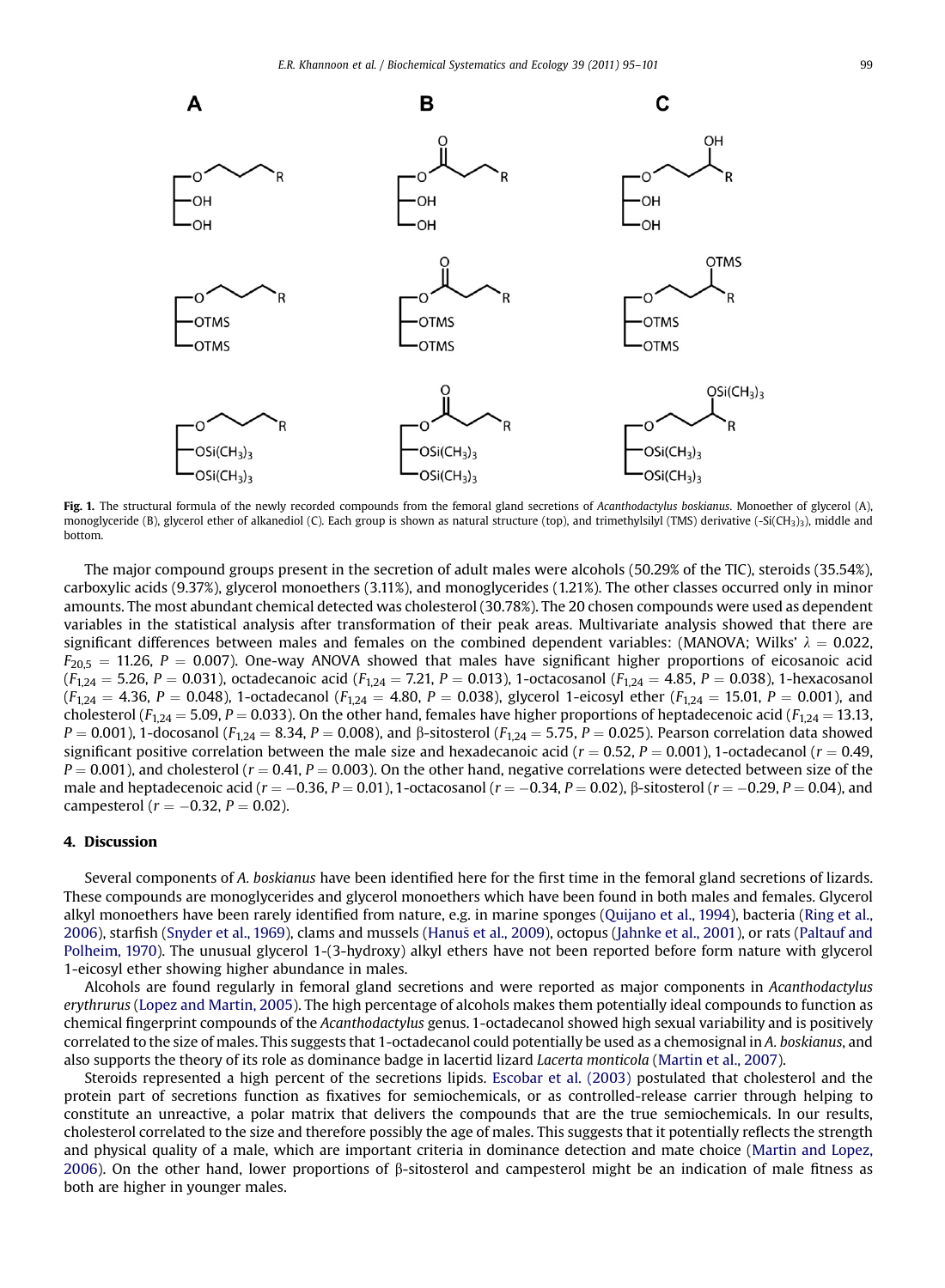<span id="page-5-0"></span>

Fig. 2. Mass spectra of the trimethylsilyl derivatives of compounds not reported before from lizards; (A) Glycerol ether of alkanediol (Glycerol 1-(3-hydroxy) octadecyl ether), (B) 1,3-Alkanediol (1,3-Eicosanediol), (C) Monoglyceride (Glycerol 1-octadecanoate), (D) Monoether of glycerol (Glycerol 1-eicosyl ether).

In the present study, carboxylic acids found were ranging between  $C_3$  and  $C_{24}$ . The presence of fatty acids (tetradecanoic, hexadecanoic, octadecanoic, and octadecenoic acids) normally present in internal tissue ([Nicolaides, 1974](#page-6-0)), confirms the holocrine secretion of these femoral glands ([Khannoon, 2004\)](#page-6-0). Different to other lizard groups, the lacertid lizard femoral secretion; Acanthodactylus, Liolaemus [\(Escobar et al., 2003](#page-6-0)), and Lacerta [\(Aragon et al., 2001\)](#page-6-0) contains short chain acids (3–6 carbon atoms), probably specific for lacertids. In our study, heptadecenoic octadecanoic, and eicosanoic acids showed sexual variability, while hexadecanoic acid is more abundant in older males. These long chain carboxylic acids are compounds of low volatility, which could be important for the persistence of scent markings of territorial males. [Alberts \(1990\)](#page-6-0) reported that proteins could be used in individual and sex recognition. Additional roles for both the proteins and the lipids of the secretion might be that the proteins are reducing the evaporation rate by providing a matrix. Such a role was proved by [Humphries et al.](#page-6-0) [\(1999\)](#page-6-0) for major urinary proteins (MUPS) which slow the release of volatiles in the urine of the house mice Mus domesticus enabling mice to use these as long-term territorial markers.

In conclusion, the femoral gland secretions of A. boskianus contain different classes of compounds, shared by other reptiles, and some specific compounds such as glycerol monoethers and monoglycerides which are recorded here for the first time. Nevertheless, it seems likely that these compounds will also be found in the secretion of other lizards if appropriate methods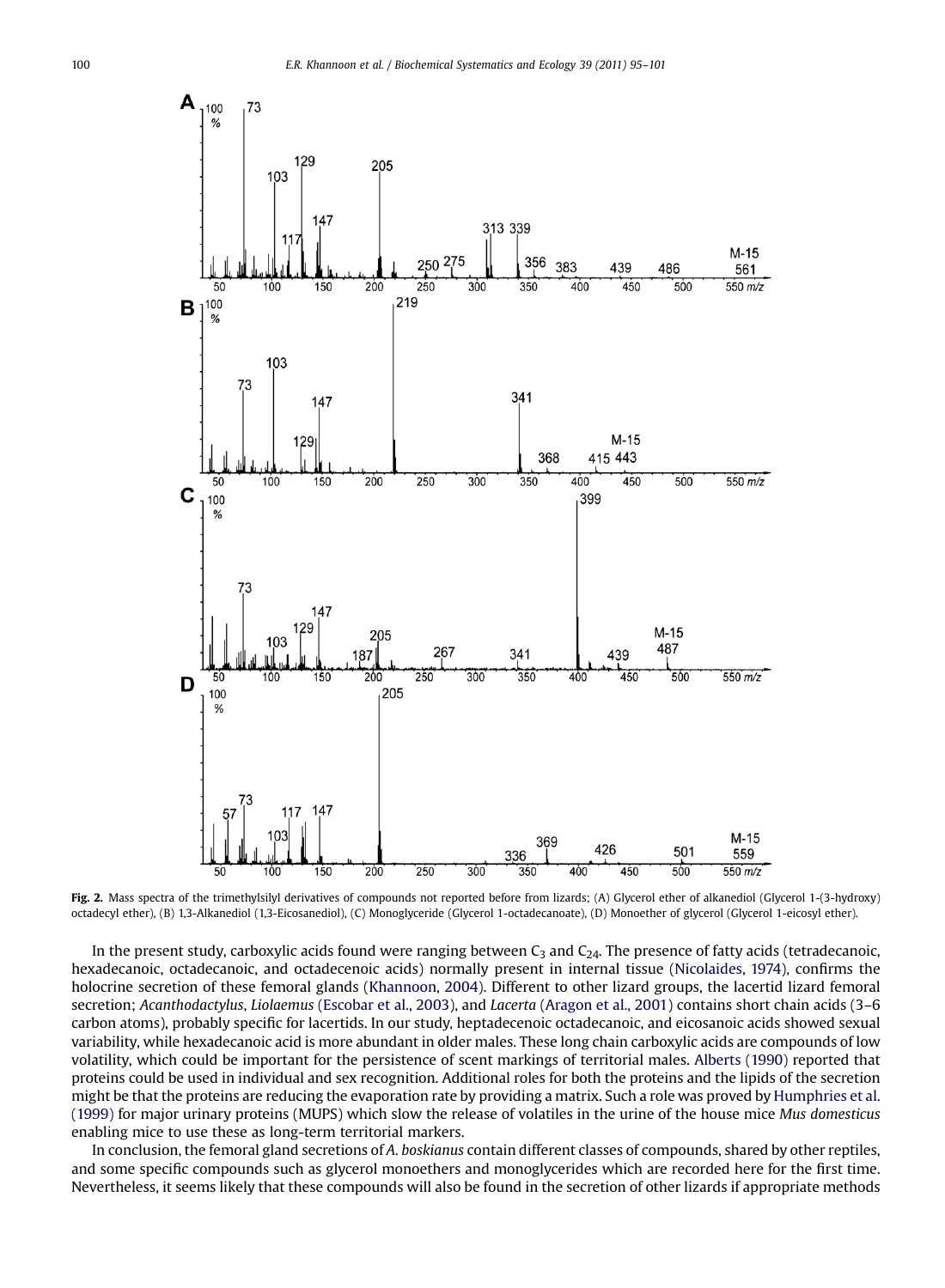<span id="page-6-0"></span>for their detection like silylation are performed. Some detected compounds showed sexual variation while some also varied with the size, making them potential candidates for a role as chemosignal in A. boskianus. The presented chemical data confirms our behavioural work on the same species, which showed a sexual difference in response towards the femoral gland secretions (Khannoon et al., 2010; Khannoon, 2009). Femoral gland secretions are as such a potential source of chemical information about an individual ranging from sex, health status, dominance status, to age, all of this being key elements in mate choice and territorial marking. Examining the behavioural functions using fractions of femoral gland secretions should clarify whether they are used as pheromones.

#### Acknowledgements

We thank Prof. M. Bahgat for his help in the proposal set up. Financial support was received from the Ministry of Higher Education, Egypt. Special thanks go to Victor Swetez for technical support in lizard culture and Maggy Harley for technical support with GC–MS.

#### References

- Alberts, A.C., 1990. Chemical properties of femoral gland secretions in the desert Iguana, Dipsosaurus dorsalis. J. Chem. Ecol. 16, 13–25.
- Alberts, A.C., 1992. Pheromonal self-recognition in desert Iguanas. Copeia, 229–232.
- Alberts, A.C., 1993. Chemical and behavioural studies of femoral gland secretions in iguanid lizards. Brain Behav. Evolut. 41, 255–260. Aragon, P., Lopez, P., Martin, J., 2001. Discrimination of femoral gland secretions from familiar and unfamiliar conspecifics by male Iberian rock-lizards,
- Lacerta monticola. J. Herpetol. 35, 346–350.
- Aitchison, J., 1986. The Statistical Analysis of Compositional Data: Monographs in Statistics and Applied Probability. Chapman and Hall, London. Bull, C.M., Griffin, C.L., Johnston, G.R., 1999. Olfactory discrimination in scat piling lizards. Behav. Ecol. 10, 136–140.
- Cole, C., 1966. Femoral glands in lizards: a review. Herpetologica 22, 199–206.
- Cooper, W.E., Garstka, W.R., 1987. Lingual responses to chemical fractions of urodaeal glandular pheromone of the skink Eumeces laticeps. J. Exp. Zool. 242, 249–253.
- Cooper, W.E., Lopez, P., Salvador, A., 1994. Pheromone detection by an amphisbaenian. Anim. Behav. 47, 1401–1411.

Cooper, W.E., Vitt, L.J., 1984. Conspecific odor detection by the male broad-headed skink, Eumeces laticeps - effects of sex and site of odor source and of male reproductive condition. J. Exp. Zool. 230, 199–209.

El-Shershaby, A.M., Mohammed, M.B.H., Khannoon, E.R., 2006. Histological survey on the epidermal glands in some lizards. Egypt. J. Zool 46, 105–118. Escobar, C.M., Escobar, C.A., Labra, A., Niemeyer, H.M., 2003. Chemical composition of precloacal secretions of two Liolaemus fabiani populations: are they different? J. Chem. Ecol. 29, 629–638.

Halpern, M., 1992. Nasal Chemical Senses in Reptiles: Structure and Function. In: Cooper, W., Greenberg, N., Gans, C., Crews, D. (Eds.), Biology of the Reptilia. University Of Chicago Press, Chicago, pp. 423–523.

Hanuš, L., Levitsky, D., Shkrob, I., Dembitsky, V., 2009. Plasmalogens, fatty acids and alkyl glyceryl ethers of marine and freshwater clams and mussels. Food Chem. 116, 491–498.

Humphries, R.E., Robertson, D.H.L., Beynon, R.J., Hurst, J.L., 1999. Unravelling the chemical basis of competitive scent marking in house mice. Anim. Behav. 58, 1177–1190.

Jahnke, L.L., Eder, W., Huber, R., Hope, J.M., Hinrichs, K.U., Hayes, J.M., Des Marais, D.J., Cady, S.L., Summons, R.E., 2001. Signature lipids and stable carbon isotope analyses of octopus spring hyperthermophilic communities compared with those of Aquificales representatives. Appl. Environ. Microb. 67, 5179–5189. Khannoon, E.R., 2004. Functional anatomy of the skin in some lizards. M.Sc. Dissertation, Biology Department, Cairo University, Egypt.

Khannoon, E.R., 2009. Comparative chemical ecology, behaviour, and evolutionary genetics of Acanthodactylus boskianus (Reptilia: Lacertidae). Ph.D. Dissertation, The University of Hull, UK.

Khannoon, E.R., El–Gendy, A., Breithaupt, T., Hardege, J.D., 2010. Sexual differences in behavioural response to femoral gland pheromones of Acanthodactylus boskianus (Squamata: Lacertidae). Herpetol. J 20, 225–229.

- LeMaster, M., Mason, R., 2001. Annual and seasonal variation in the female sexual attractiveness pheromone of the red-sided garter snake, Thamnophis sirtalis parietalis. In: Marchlewska-Koj, A., Lepri, J., Müller-Schwarze, D. (Eds.), Chemical Signals in Vertebrates 9. Kluwer Academic/Plenum Publishers, New York, pp. 369–376.
- Lopez, P., Salvador, A., Cooper, W.E., 1997. Discrimination of self from other males by chemosensory cues in the amphisbaenian (Blanus cinereus). J. Comp. Psych. 111, 105–109.
- Lopez, P., Martin, J., 2005. Age related differences in lipophilic compounds found in femoral gland secretions of male spiny-footed lizards. Acanthodactylus erythrurus. Z. Naturforsch C 60, 915–920.
- Lopez, P., Amo, L., Martin, J., 2006. Reliable signaling by chemical cues of male traits and health state in male lizards, Lacerta monticola. J. Chem. Ecol. 32, 473–488.

Martin, J., Lopez, P., 2006. Age-related variation in lipophilic chemical compounds from femoral gland secretions of male lizards Psammodromus algirus. Biochem. Syst. Ecol. 34, 691–697.

Martin, J., Moreira, P.L., Lopez, P., 2007. Status-signalling chemical badges in male Iberian rock lizards. Funct. Ecol. 21, 568–576.

Mason, R., 1992. Reptilian pheromones. In: Cooper, W., Greenberg, N., Gans, C., Crews, D. (Eds.), Biology of the Reptilia, vol. 18. University of Chicago Press, Chicago, Chicago, pp. 114–228.

Mason, R.T., Gutzke, W.H.N., 1990. Sex recognition in the leopard gecko, Eublepharis macularius (Sauria, Gekkonidae) possible mediation by skin-derived semiochemicals. J. Chem. Ecol. 16, 27-36.

Nicolaides, N., 1974. Skin lipids, their biochemical uniqueness. Science 186, 19–26.

Paltauf, F., Polheim, D., 1970. Occurrence of C20-alk-1-enyl and C20-alkyl glycerol ethers in phospholipids of rat intestinal mucosa. Biochim. Biophys. Acta 210, 187–189.

Quijano, L., Cruz, F., Navarrete, I., Gomez, P., Rios, T., 1994. Alkyl glycerol monoethers in the marine sponge Desmapsamma anchorata. Lipids 29, 731–734. Ring, M.W., Schwar, G., Thiel, V., Dickschat, J.S., Kroppenstedt, R.M., Schulz, S., Bode, H.B., 2006. Novel iso-branched ether lipids as specific markers of

developmental sporulation in the Myxobacterium myxococcus xanthus. J. Biol. Chem. 281, 36691–36700. Snyder, F., Malone, B., Blank, M.L., 1969. The biosynthesis of alkyl glyceryl ethers by microsomal enzymes of digestive glands and gonads of the starfish, Asterias forbesi. Biochim. Biophys. Acta 187, 302–306.

Toyoda, F., Yamamoto, K., Iwata, T., Hasunuma, I., Cardinali, M., Mosconi, G., Polzonetti-Magni, A.M., Kikuyama, S., 2004. Peptide pheromones in newts. Peptides 25, 1531–1536.

Vanwyk, J.H., 1990. Seasonal testicular activity and morphometric variation in the femoral glands of the lizard Cordylus polyzonus polyzonus (Sauria, Cordylidae). J. Herpetol. 24, 405–409.

Weldon, P.J., Bagnall, D., 1987. A survey of polar and nonpolar skin lipids from lizards by thin-layer chromatography. Comp. Biochem. Phys. B 87, 345–349. Weldon, P.J., Flachsbarth, B., Schulz, S., 2008. Natural products from the integument of nonavian reptiles. Nat. Prod. Rep. 25, 738–756.